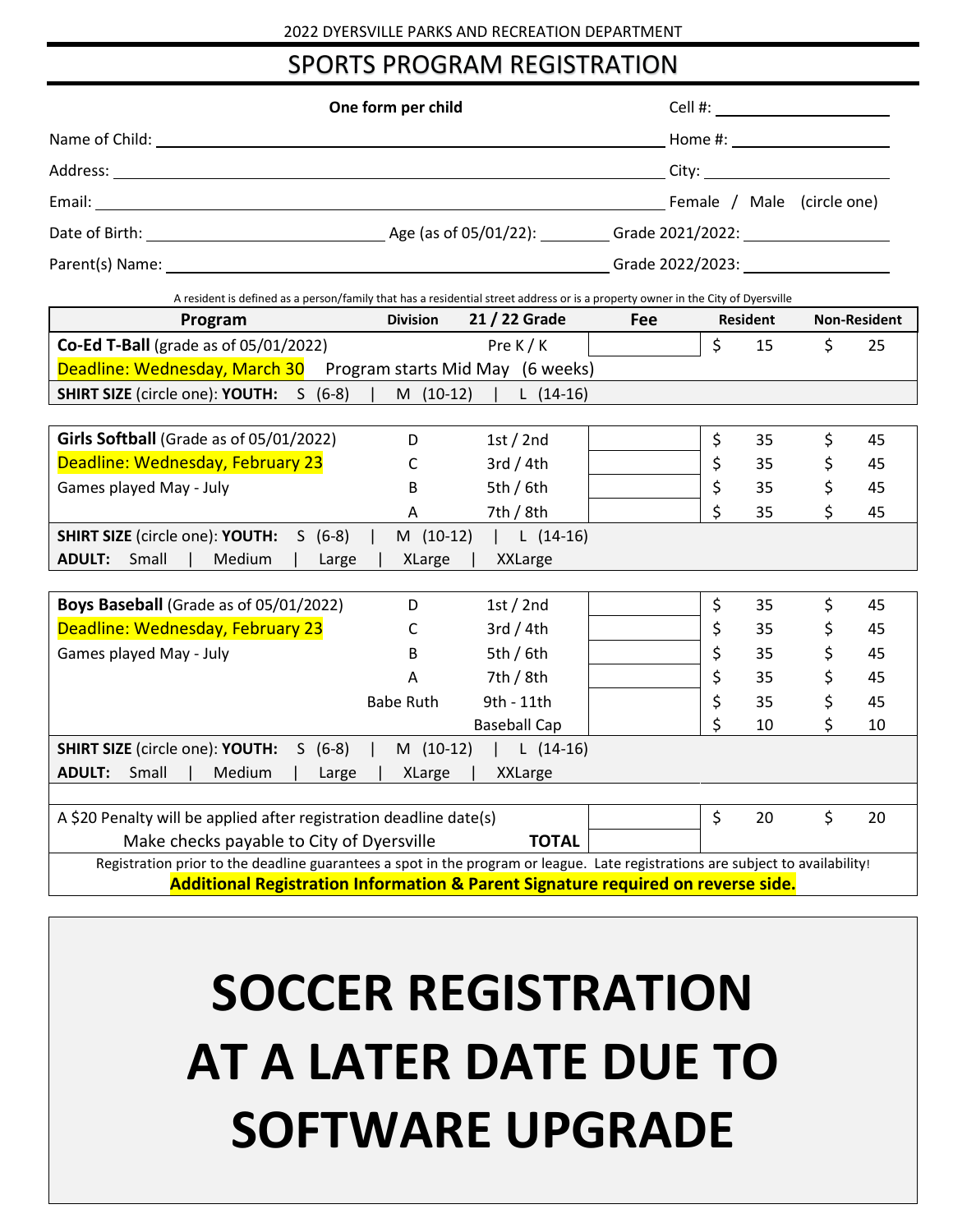## COACHING INFORMATION

| would like to volunteer for (check all that apply):                                               |         |
|---------------------------------------------------------------------------------------------------|---------|
| <b>Assistant Coach</b>                                                                            | Referee |
| Please provide your phone number and email address, if different from what is provided on Page 1: |         |
|                                                                                                   |         |
|                                                                                                   |         |

UNIFORM / CAPS

**TOPS**: Tops are ordered through the City per the size information provided on Page 1 of this form, will be distributed by team, and can be kept at the end of the season.

**CAPS**: Baseball caps can be ordered through the City for \$10.00 or purchased on your own. **Include payment for caps with your fee payment as outlined in Page 1.**

## RELEASE AND WAIVER OF LIABILITY

**ADA:** The City of Dyersville Parks & Recreation Department is committed to compliance with the Americans with Disabilities Act (ADA), which prohibits discrimination on the basis of disability. The Recreation Division will make reasonable accommodations in recreation programs to enable participation by any individual with a disability who meets essential eligibility requirements for that recreation program. The ADA requires that recreation programs offered be available in the most integrated setting appropriate for each individual**. Does the Participant require special accommodations to participate in any of our programs? Yes \_\_\_\_\_\_ No \_\_\_\_\_**. If yes, please describe the accommodation needed:

**LIABILITY RELEASE & WAIVER:** By checking this box, I hereby declare that I have read and fully understand, acknowledge, and agree to the **SPORTS PROGRAM RELEASE OF LIABILITY AGREEMENT**, attached hereto as **Addendum A**, in its entirety. If registering online, my online signature will be substituted for and have the same legal effect as an original hard copy signature. **PARTICIPATION WILL BE DENIED** if the signature of the adult participant or parent/guardian and date are not included.

| Parent/Guardian's Signature:    | Date: | 2022 / |
|---------------------------------|-------|--------|
| Parent/Guardian's Printed Name: |       |        |

*•* **Please make checks payable to City of Dyersville • 340 1st Avenue East • Dyersville, IA 52040 •**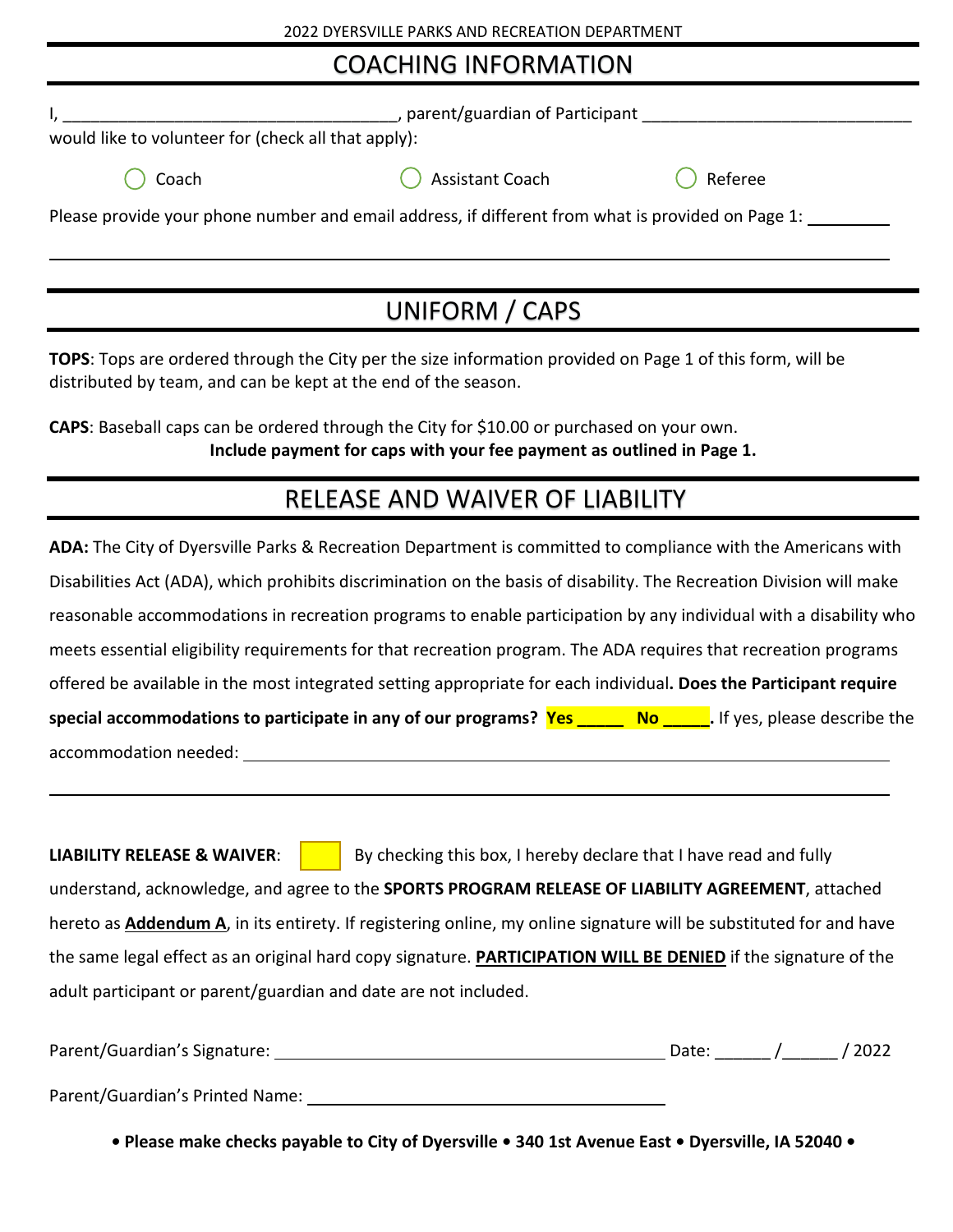

#### **SPORTS PROGRAM RELEASE OF LIABILITY AGREEMENT & ASSUMPTION OF RISK**

I, Participant and/or parent or guardian of a Participant (collectively "the Participant") in the City of Dyersville Baseball, Softball or T-Ball Program, Co-Ed Soccer, Senior Soccer, and swimming lessons (hereinafter "Recreational Programs") know, understand, and agree that these Recreational Programs involve both known and unknown risks, dangers, and hazards. These risks, dangers, and hazards include, but are not limited to, hazards associated with weather conditions, playing conditions, equipment, and other participants, in addition to the acts of pitching, throwing, fielding, and catching of the ball, the swinging of the bat, running, jumping, stretching, sliding, diving, kicking, dunking, splashing, collisions with other players and with stationary objects, poor skill level or conditioning, horseplay, carelessness, unsportsmanlike conduct, premise defects, inadequate or defective equipment, and inadequate supervision, instruction or officiating, and all other circumstances inherit to indoor, outdoor, and water related Recreational Activities. All of which can cause serious injury or death to the Participant and to other players. It is impossible for the City of Dyersville to guarantee absolute safety.

Further, the Participant acknowledges the contagious nature of COVID-19 and voluntarily assumes the risk that Participant may be exposed to or infected by COVID-19 by attending and participating in Recreational Programs and that such exposure or infection may result in personal injury, illness, temporary/permanent disability, and/or death. The risk of becoming exposed to or infected by COVID-19 at or during Recreational Programs or at any City owned or operated fields, properties, or facilities may result or arise from the actions, omissions, or negligence of the City of Dyersville agents, employees, representatives, volunteers, directors, officers, vendors, and suppliers, and the public generally, who regularly use City of Dyersville owned fields, properties, or facilities.

In consideration for being allowed to use the City of Dyersville owned fields, facilities, and premises, and to participate in Recreation Programs, or for the Participant to use City of Dyersville owned fields, facilities, and premises or participate in City Programs, **I HEREBY AGREE TO DEFEND, RELEASE, INDEMNIFY, AND FULLY DISCHARGE the City of Dyersville, its agents, employees, representatives, volunteers, directors, officers, vendors, and suppliers (collectively "RELEASEE") from any liability, damage, loss, claim, or expense arising out of or resulting from any injury to myself, my Participant child/ward, including, but not limited to, personal injury, disability, illness (including exposure to or contraction of COVID-19 or any other contagious disease, whether respiratory or blood born), or death which is caused by any NEGLIGENT ACT OR OMISSION of any RELEASEE with respect to:** (1) the conditions on or about the field, premises, and facilities; (2) the preparation, organization, coordination, design, layout, location, inspection, maintenance, conditions, and supervision of the Recreational Programs, practices, games, tournaments, and competitions; (3) the operations of the playing fields, including but not limited to grooming, padding and fencing or the non-padding or fencing, and cleanliness; or (4) my participation or the Participant's participation in Recreational Programs. Further, I agree to visually inspect any field prior to the practice or game in which the Participant will be using.

**Aquatics**: I specifically recognize and acknowledge that there are certain risks of physical injury existing at aquatic facilities. I voluntarily assume the full risk of any injuries, damages or loss, regardless of severity that the Participant or I may sustain as a result of participating in any activities and programs connected with or associated with use of aquatic facilities. I further acknowledge that lifeguards and other aquatic staff are not